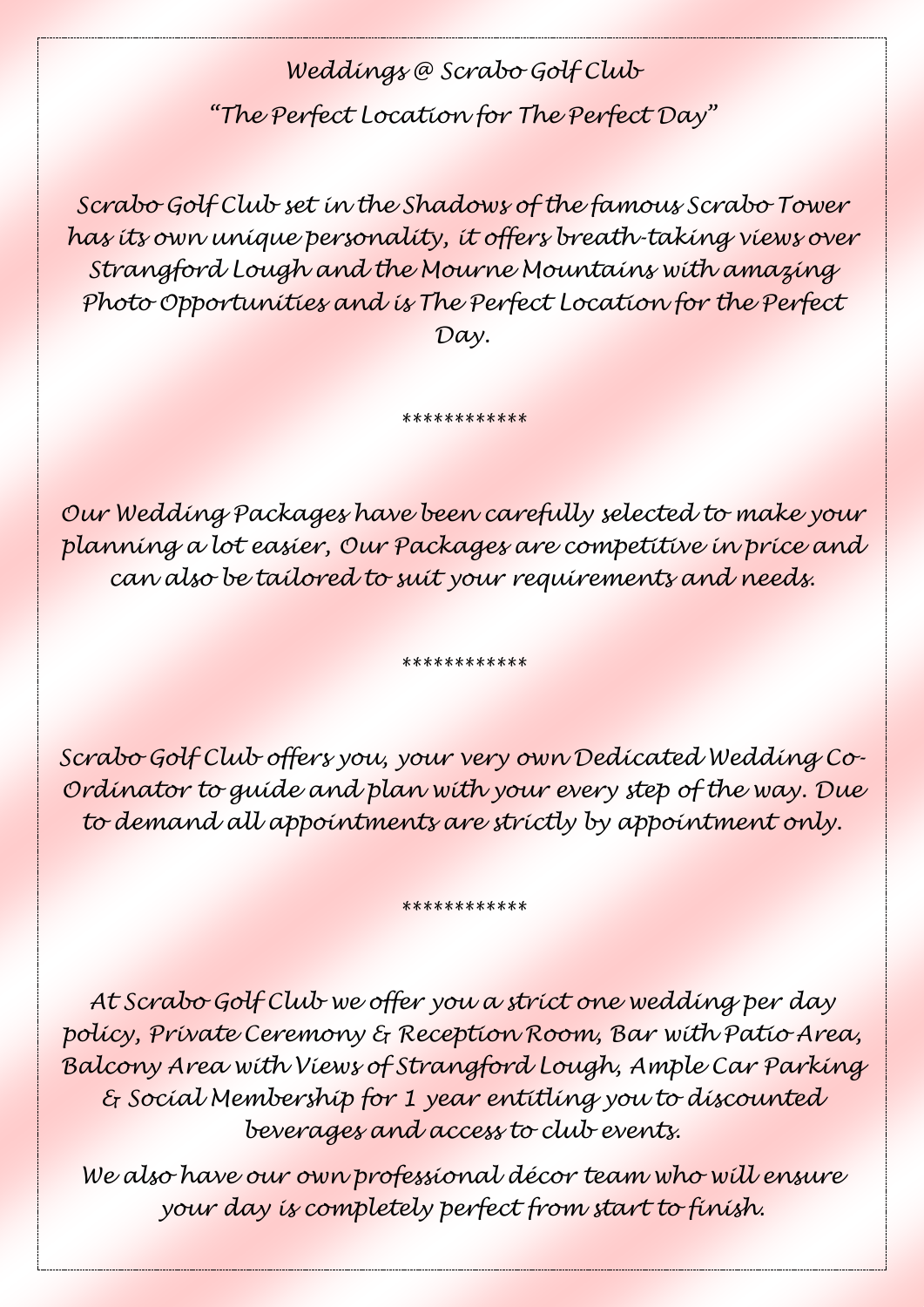## *Information and Contact Details*

*Room Hire for Ceremony £75.00 Room Hire for Reception £200.00 (Complimentary Social Membership included)*

*If your number of guests is over 90 Room Hire will be £200.00 as your ceremony will be held in the Reception Room to comply with number allowances in the Smaller Ceremony Room.*

*The Location of your Ceremony Room will be dictated by who is conducting your ceremony service:* 

*\*A Council Registrar (Maximum 65 Guests in Ceremony Room) \*A Private Registrar (Maximum 90 Guests in Ceremony Room) \*Pastor or Minister (Maximum 90 Guests in Ceremony Room)*

*Please Note: A Booking and Date is made separately by yourself with the Registrar or Minister.* 

> *Contact Details Scrabo Golf Club - 028 9181 2355 [admin@scrabogc.co.uk](mailto:admin@scrabogc.co.uk)*

*Rebecca McDonald (Wedding Co-Ordinator) – 07809145555 exquisiteeventsandweddings@yahoo.com*

> *Iain Johnston (Chef)- 07968449932 [Iain.eaglesnest@btconnect.com](mailto:Iain.eaglesnest@btconnect.com)*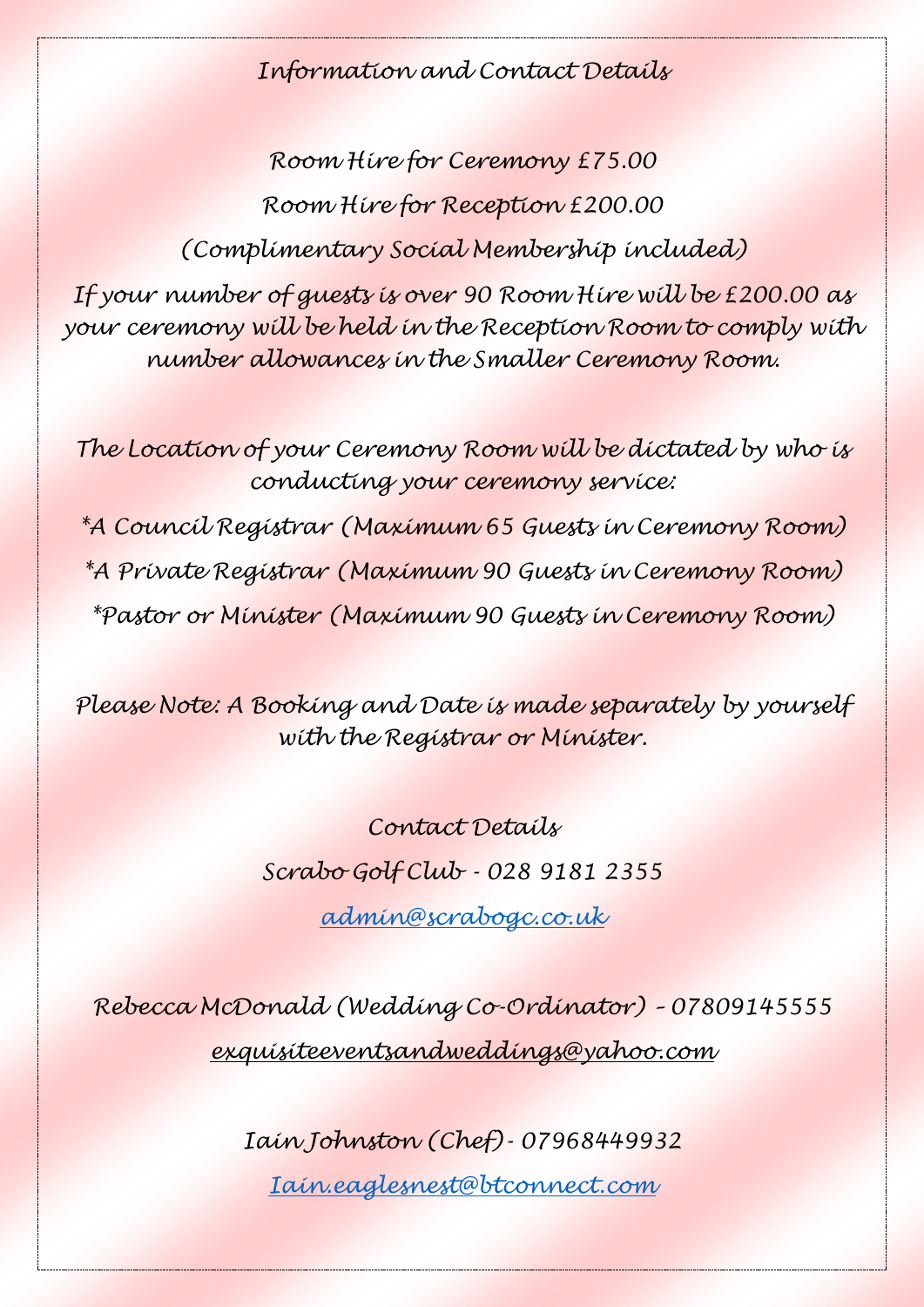## *Terms & Conditions*

# *Deposits, Indemnity Bond & Cancellation Charges*

*All deposits are £250.00 and are non-refundable, £250.00 will be held from a credit or debit card as an indemnity bond should any damages occur to the club facilities. Cancellations less than 2 weeks prior to your wedding will be charged at 100% of the estimated total cost.*

## *Club & Children Policy*

*Scrabo Golf Club strictly adhere to a non-smoking policy within the building, there is a designated smoking area outside. Only food and drink purchased from the Restaurant or Bar can be consumed within the Clubhouse Facilities. The closing time of the bar is 11pm with 30 minutes drinking up, this can be extended to 1am with a Late Licence. No Children are permitted on the premises after 10pm (please check with staff on up to date legislation).* 

## *Entertainment & Other Providers*

*Scrabo Golf Club are only responsible for the wedding venue and catering, any other 3rd party arrangements are the sole responsibility of the contractor/supplier. A Copy of the suppliers Public Liability Insurance is to be given to Scrabo Golf Club 1 week prior to your wedding.*

# *Payment & Personal Items*

*All personal items will remain the responsibility of the owner at all times. All personal items must be collected from Scrabo Golf Club within 48 Hours after your wedding. All Balances must be paid in full 2 weeks prior to your wedding. Any additional costings to be cleared up before your wedding day.*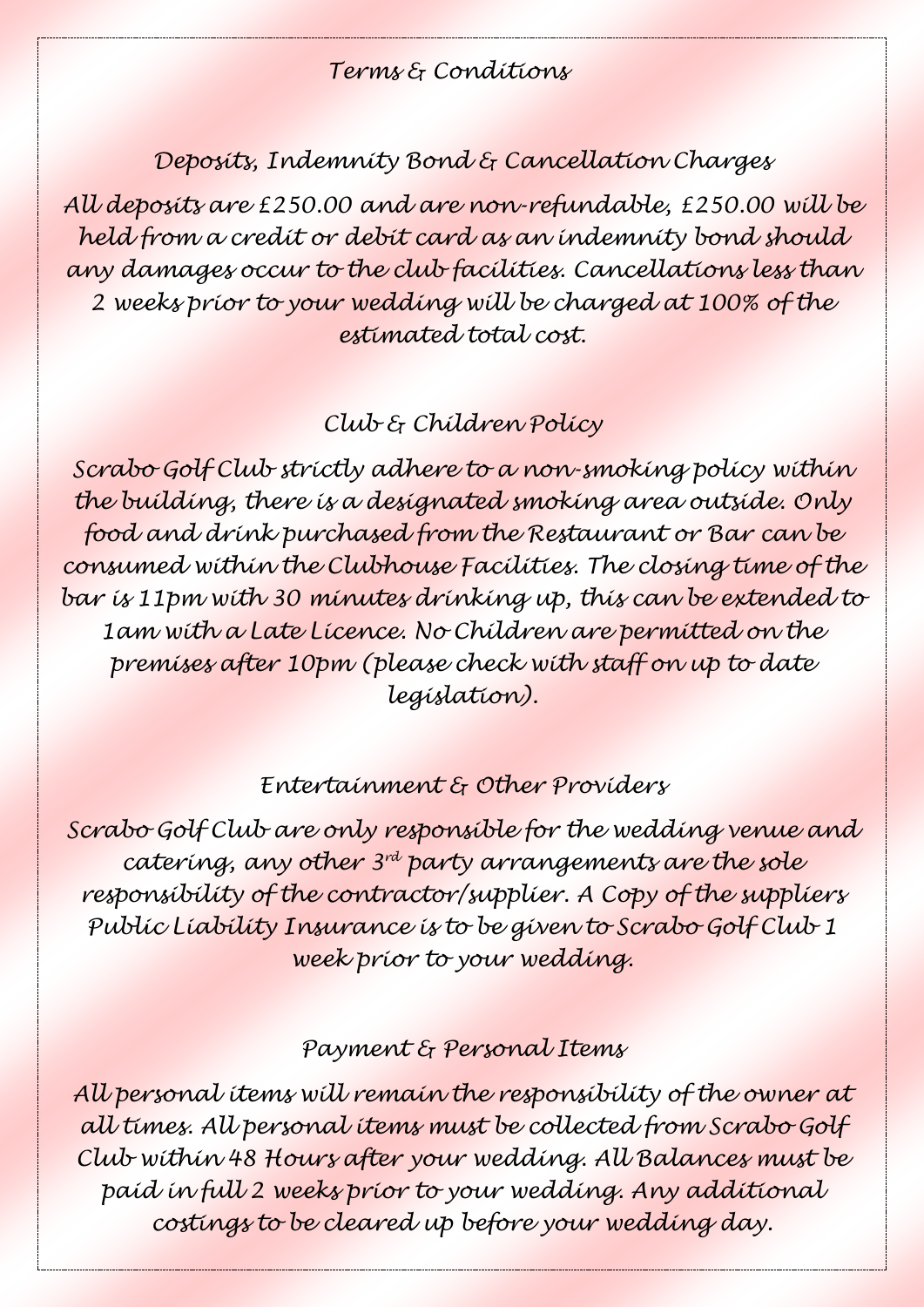## *Wedding Packages*

*Scrabo Golf Club offer 3 packages for you to choose from, if you require any additional items, we will be happy to tailor them to your requirements.* 

*Discounted Prices for Larger Numbers.*

*Silver Package*

*4 Course Set Menu Full Room Draping & Lighting Table Linen & Linen Napkins Mirror Plates, Tea Light Holders & Tea Lights Choice of Centrepieces White Chair Covers Dedicated Wedding Co-Ordinator*

> *£41.95pp (No Minimum Numbers Required)*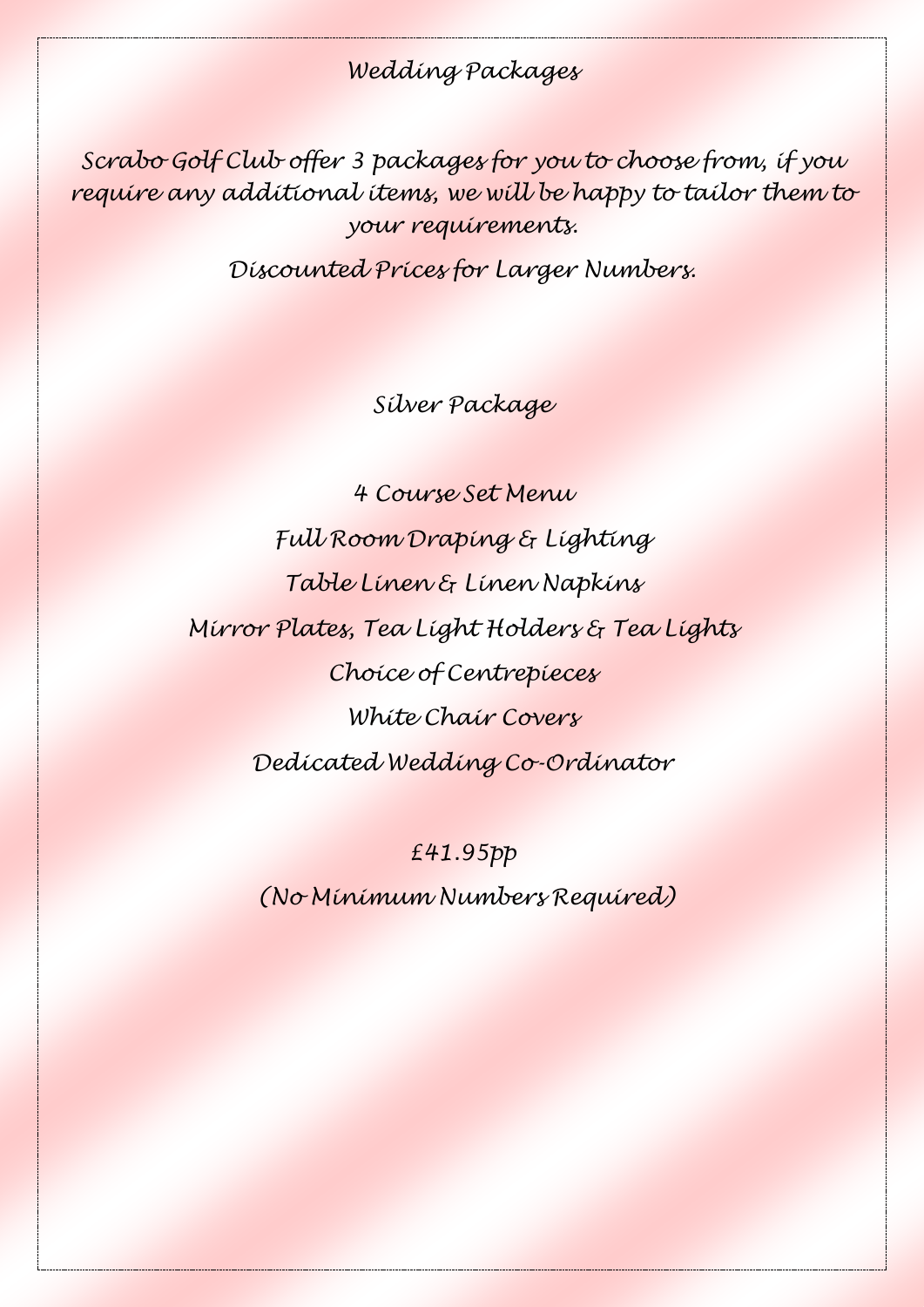## *Gold Package*

*4 Course Menu of your choice Full Room Draping & Lighting Table Linen, Linen Napkins & Table Runners Table Numbers & Place Settings Mirror Plates, Tea Light Holders & Tea Lights Choice of Centre Pieces Choice of White Chair Covers or Chavari Chairs Complimentary Sashes Top Table Skirt Cake Skirt Candy Cart Table Plan Post Box Dedicated Wedding Co-Ordinator*

*LED Dancefloor, Photo Booth & Light Up Letters Package also available…request a price*

*\*Subject to availability\**

*£49.95pp*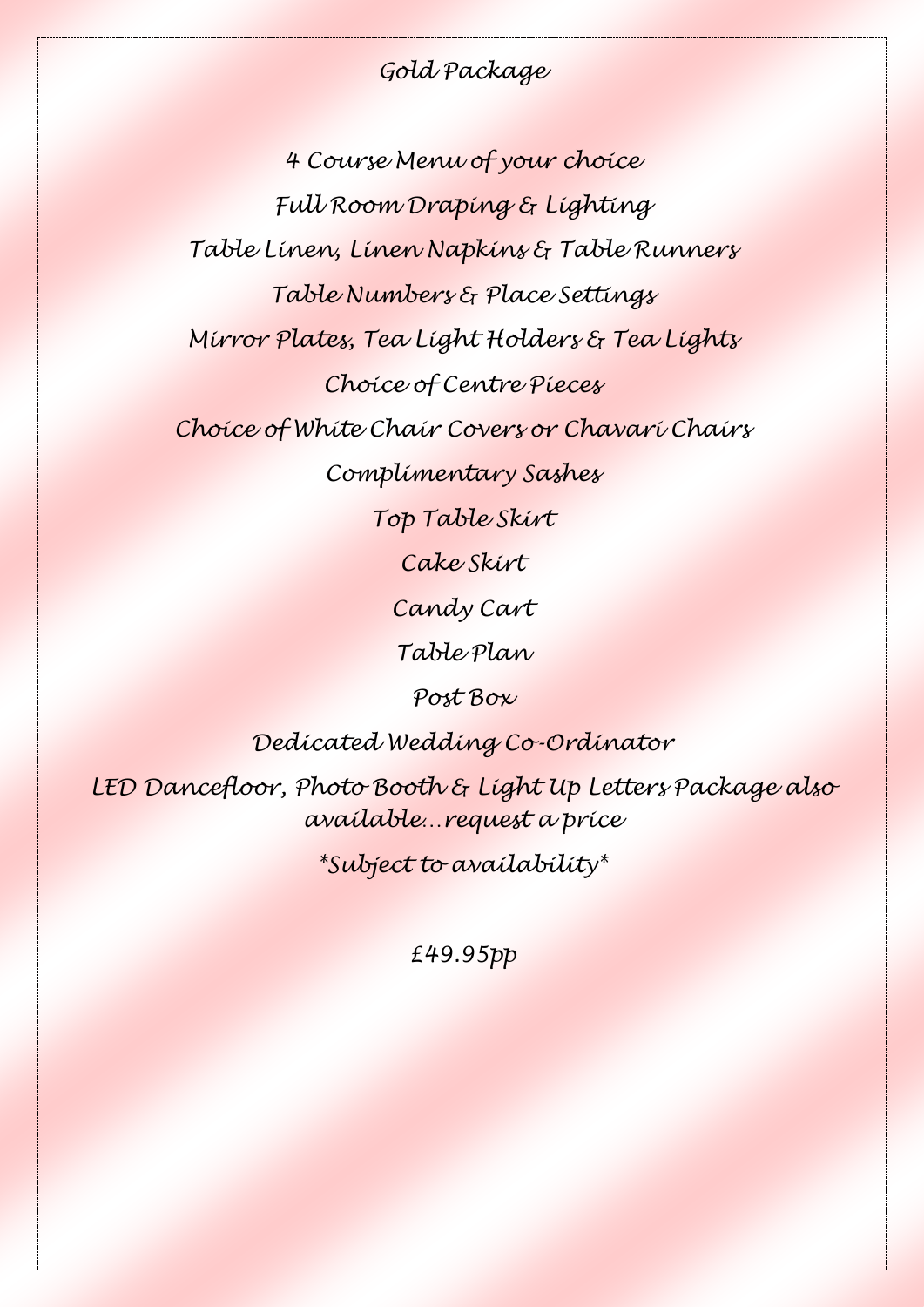# *Mid-Week Package*

*4 Course Set Menu Full Room Draping & Lighting Table Linen & Linen Napkins Choice of Centre Pieces Dedicated Wedding Co-Ordinator*

# *£38.95pp*

*This Package is available Monday – Thursday*

*Please note this package is only available to wedding parties with over 60 guests.*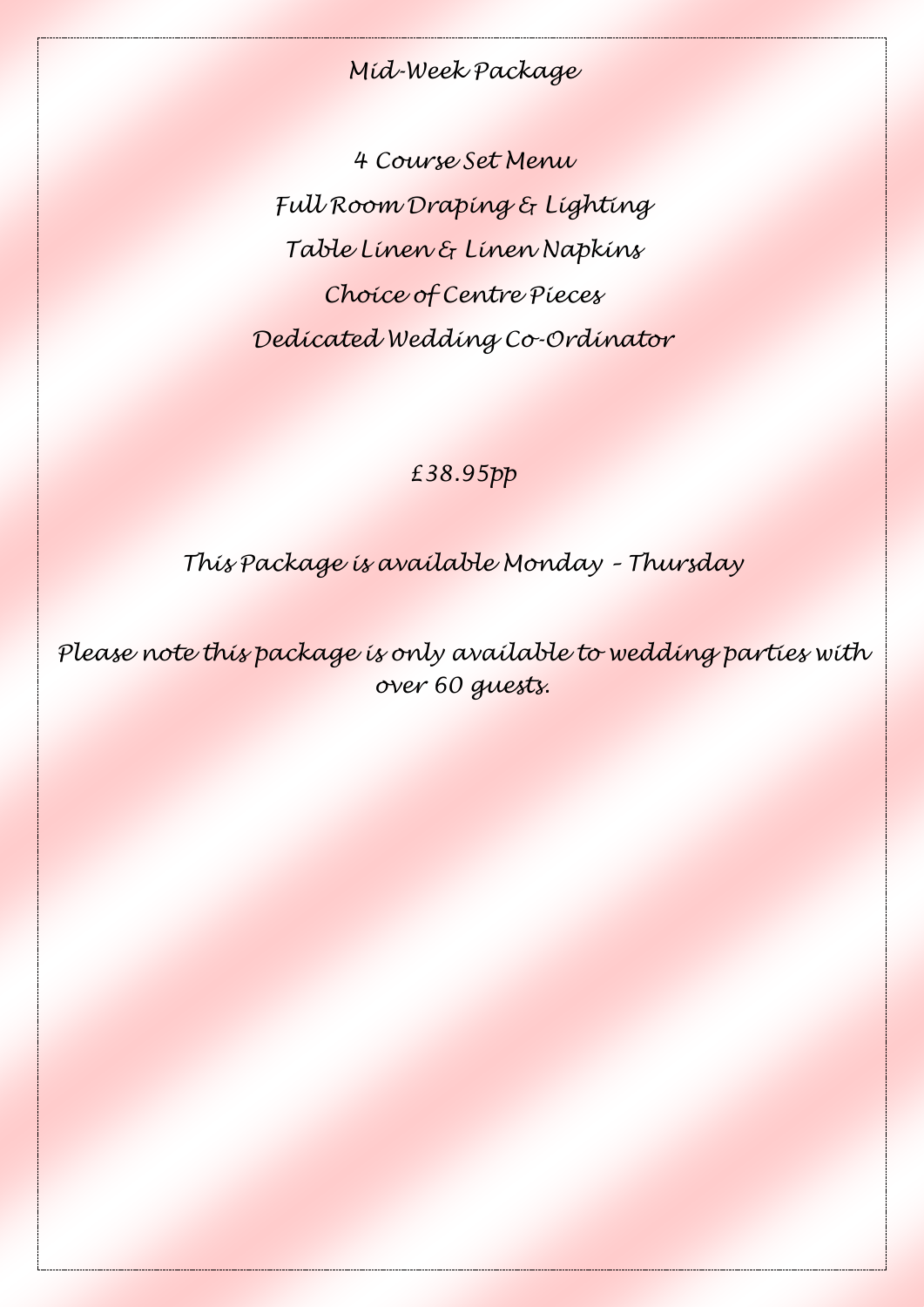#### *Sample Menu*

*If your package is a 4-course set meal, you will have to select one option of each course for your guests.*

#### *Starter*

*Fresh Vegetable Soup*

*Main Course* 

*Roast Stuffed Turkey & Ham with Chipolata Sausage*

*Dessert*

*Strawberry Pavlova* 

*Tea, Coffee & After Dinner Mints*

*If your package gives you a choice of the 4-course meal, you can offer your guests a choice of 2 options with each course.* 

#### *Starter*

*Fresh Vegetable Soup Chilled Melon with Strawberry Coulis*

#### *Main Course*

*Roast Stuffed Turkey & Ham with Chipolata Sausage Fillet of Breaded Pork with Whiskey & Mushroom Sauce*

#### *Dessert*

*Banoffee Pie Fresh Fruit Pavlova* 

*Tea, Coffee & After Dinner Mints All our menus can be tailored to suit your needs.*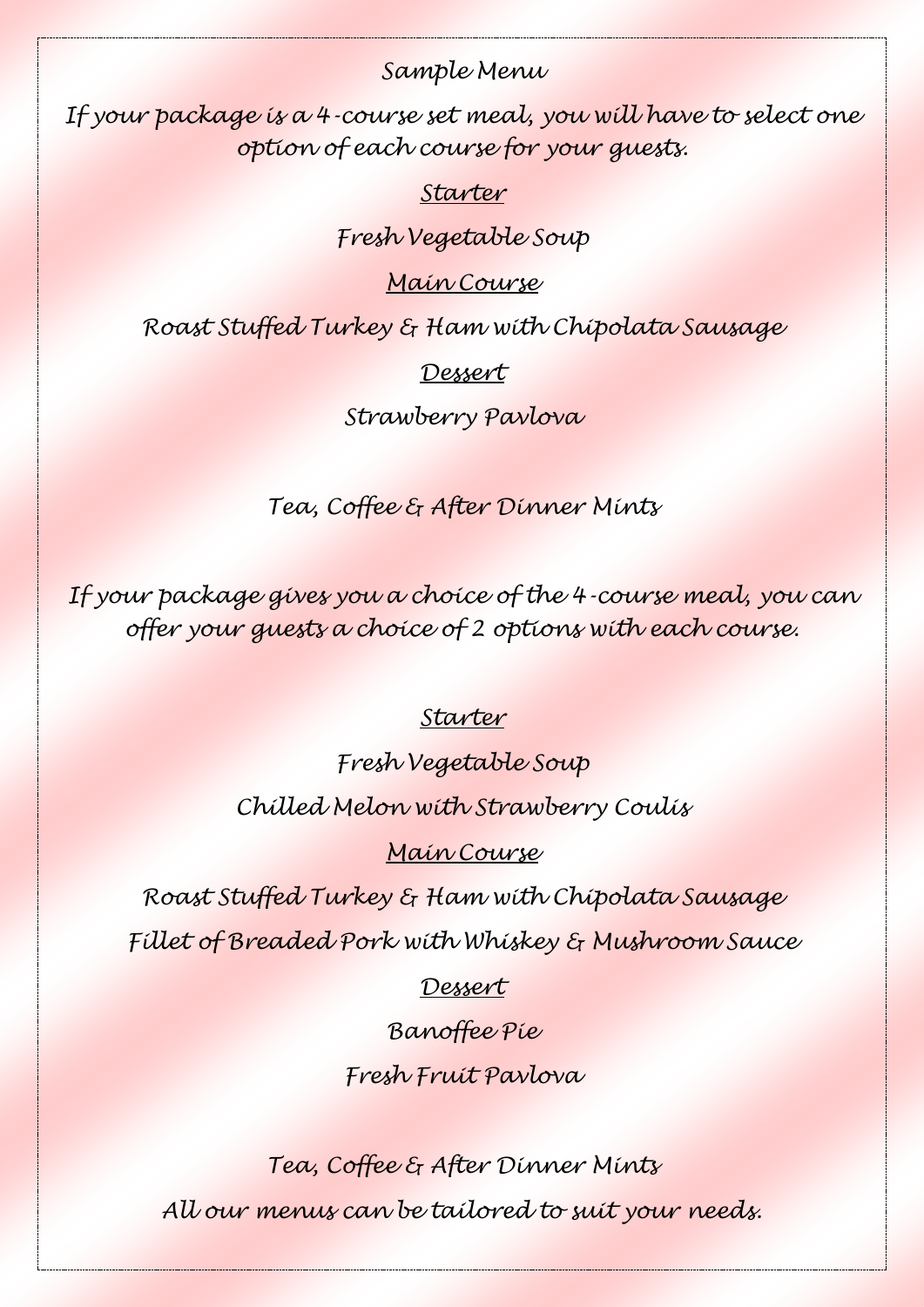*Wedding Menu Planner Starters Fresh Vegetable Soup Leek & Potato Soup Roast Carrot & Coriander Soup Wild Mushroom & Thyme Soup Sweet Potato & Suede Soup Tomato & Basil Soup Roast Tomato & Red Pepper Soup Roast Parsnip Soup Chilled Melon with Strawberry Coulis Melon & Champagne Cocktail Melon & Pharma Ham Prawn & Strawberry Cocktail, Marie Rose Sauce (£1.00supplement) Egg & Prawn Salad, Marie Rose Sauce (£1.00supplement) Smoked Salmon & Capers (£1.00supplement) Chicken Liver Pate & Onion Marmalade Cajun Chicken & Crouton Salad*

*All Starters served with Homemade Wheaten Bread or Melba Toast*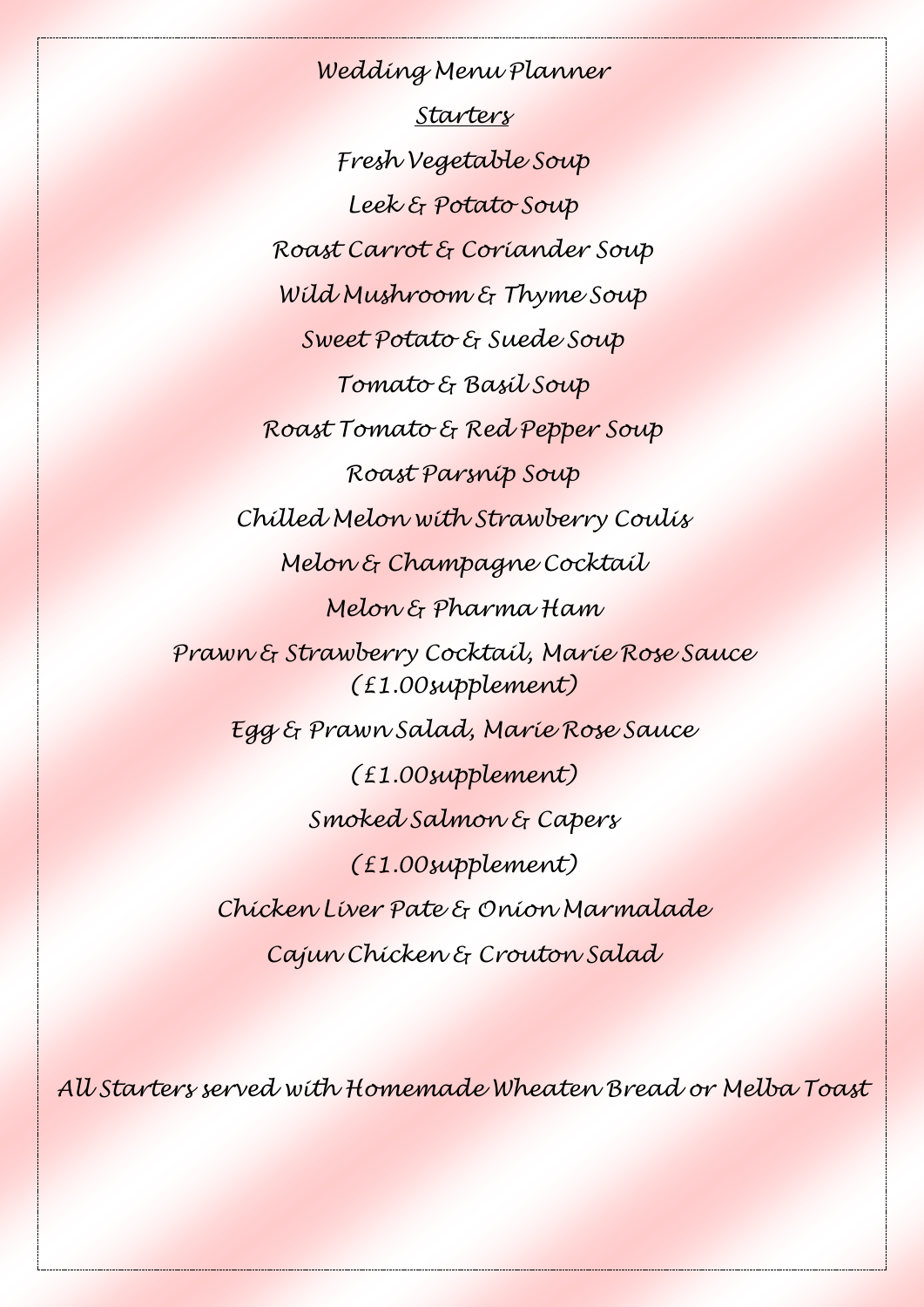# *Wedding Menu Planner*

#### *Main Course*

*Roast Stuffed Turkey & Ham, Chipolata Sausage & Gravy Baked Gammon Steak with Parsley Sauce Roast Silverside of Beef, Yorkshire Pudding & Gravy (£1.50supplement) Roast Silverside of Beef & Pink Peppercorn Sauce (£1.50supplement) Pan Fried Chicken, Stuffed Bacon Roll & Gravy Chicken & Smoked Bacon stuffed with Pate & Cumberland Sauce Pork Loin, Sultana Stuffing & Gravy Fillet of Breaded Pork, Whiskey & Mushroom Sauce Honey Roast Leg of Lamb & Shallot Gravy (£1.50supplement) Carvery (60+Guests) (Roast Beef, Roast Turkey, Gammon, Pork & Lamb) \*Subject to Numbers\**

*Vegetarian Options on Request*

*Vegetables & Potatoes*

*Creamed Potato, Roast Potato, Champ, Garlic, Chipped, Sauté or Croquette.*

*Carrots, Cauliflower, Carrot & Parsnip, Broccoli, Savoury Peas or Roast Parsnip.*

*Main Courses come with a choice of 2 potatoes & vegetables*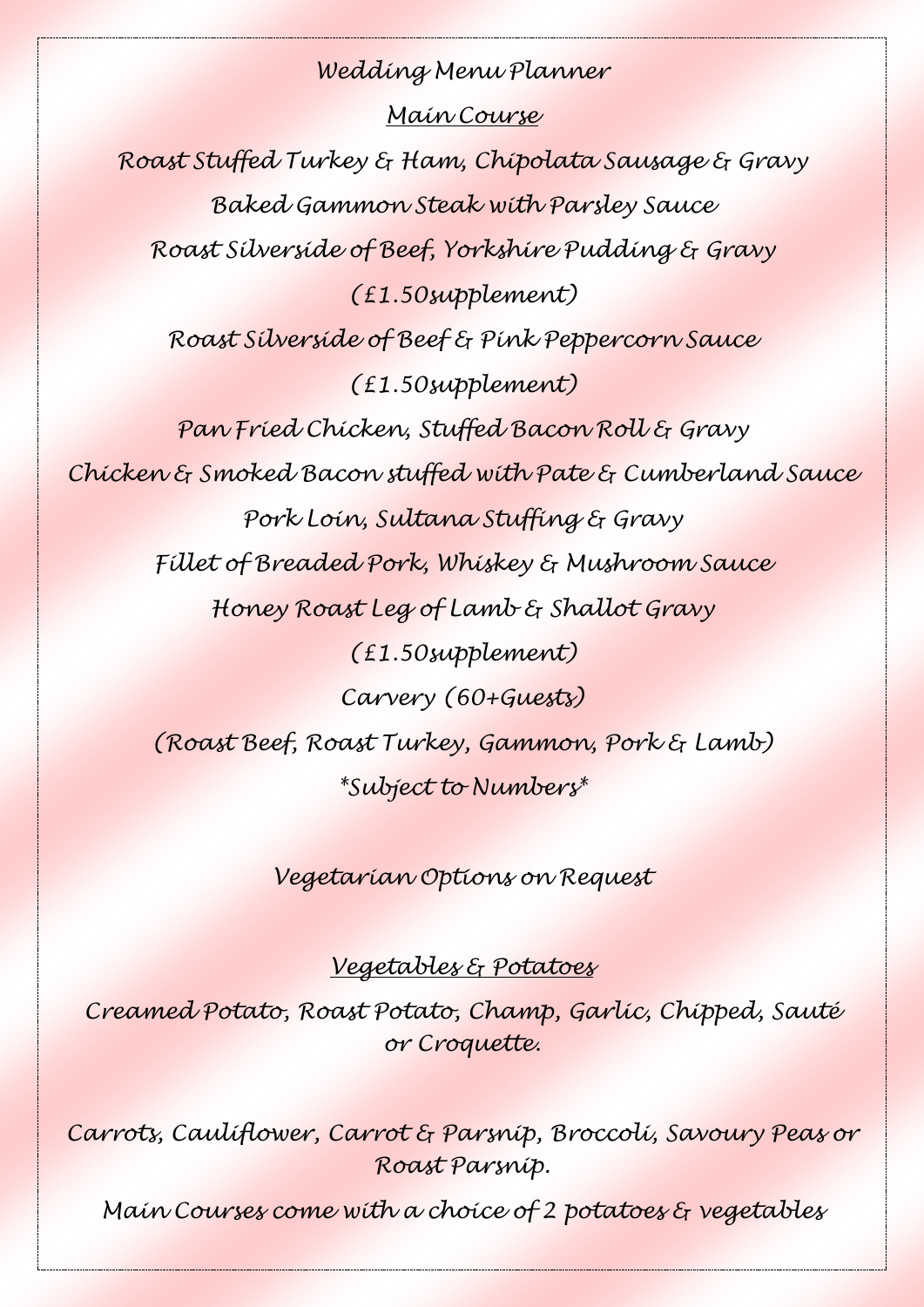*Wedding Menu Planner Desserts Cheesecake of Your Choice Banoffee Pie Fresh Fruit Pavlova Sherry Trifle Fruit Salad Apple Crumble & Custard*

*Tea, Coffee & After Dinner Mints*

*Our Aim at Eagles Nest of The Hills is to provide stress-free planning on the run up to your big day, we have created this menu planner to help you choose your wedding meal. If you choose an option with a supplement, just simply add it to your chosen package cost.*

*Allergy Advice & Dietary Requirements can be catered for please just make the staff aware.*

## *Children's Menu*

 *Chicken Goujons Cheeseburger Fish Goujons Chicken Burger Plain Burger Sausages*

*All served with Chips & Beans Ice-Cream Dessert £9.95pp*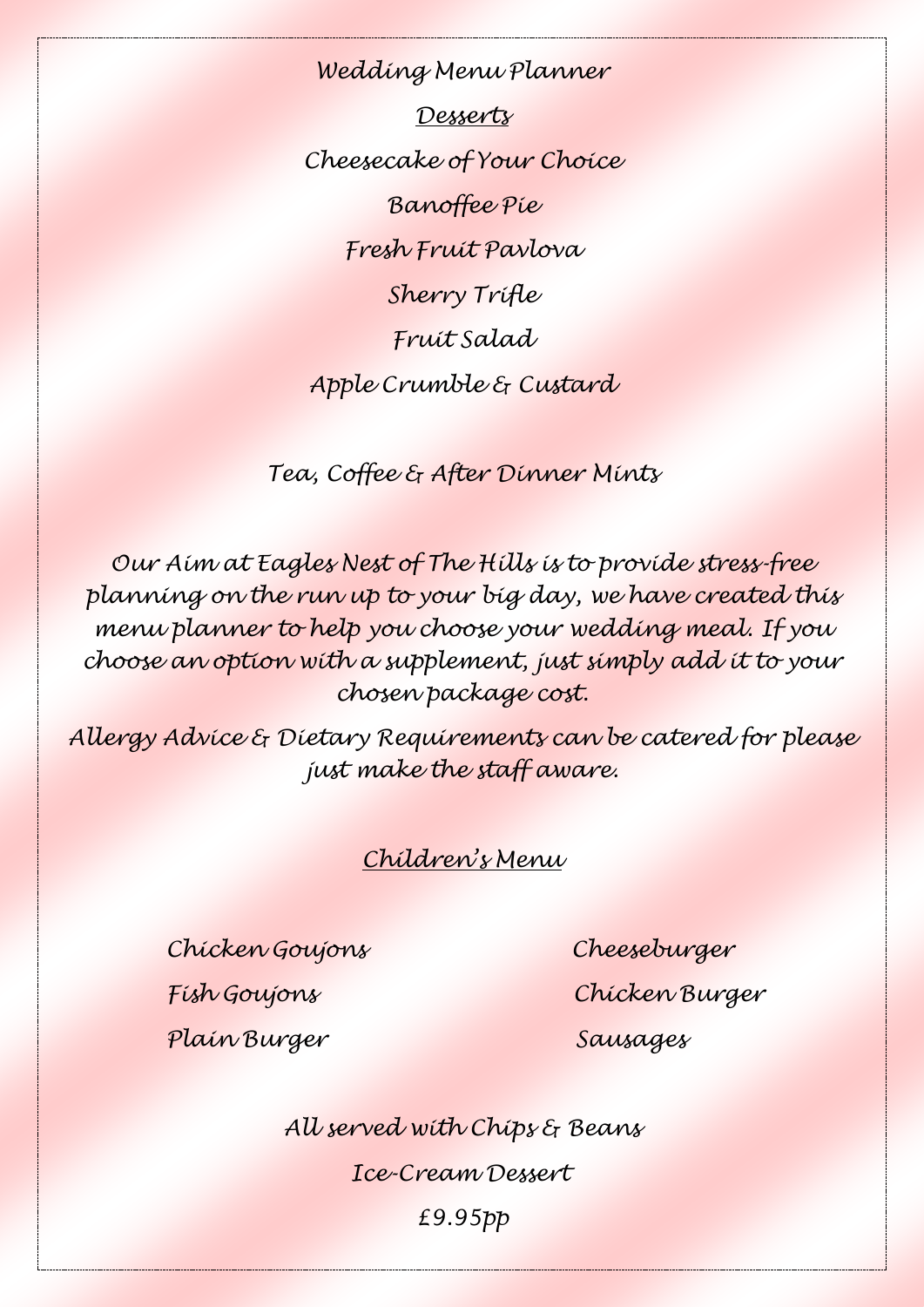## *Wedding Buffet Menu*

 *Option 1 - £6.95 per person Option 2 - £7.95 per person* 

 *Selection of Sandwiches Chicken Goujons Tea* ▪ *Coffee* ▪ *Biscuits Fish Goujons*

 *Sausages Chips Chips (Cone Style Buffet)*

## *Option 3 - £7.95 per person*

*Selection of Sandwiches Cocktail Sausages Sausage Rolls Tea* ▪ *Coffee*

*Option 4 - £8.95 per person* 

*Selection of Sandwiches Chicken Strips & Dips Cocktail Sausages Wedges or Chips Tea* ▪ *Coffee*

*Option 5 - £8.95 per person* 

*Option 6 - £8.95 per person* 

*Quiches Scones Selection of Tray Bakes Tea* ▪ *Coffee* 

*Various Fresh Soups Selection of Sandwiches Tea* ▪ *Coffee* ▪ *Shortbread*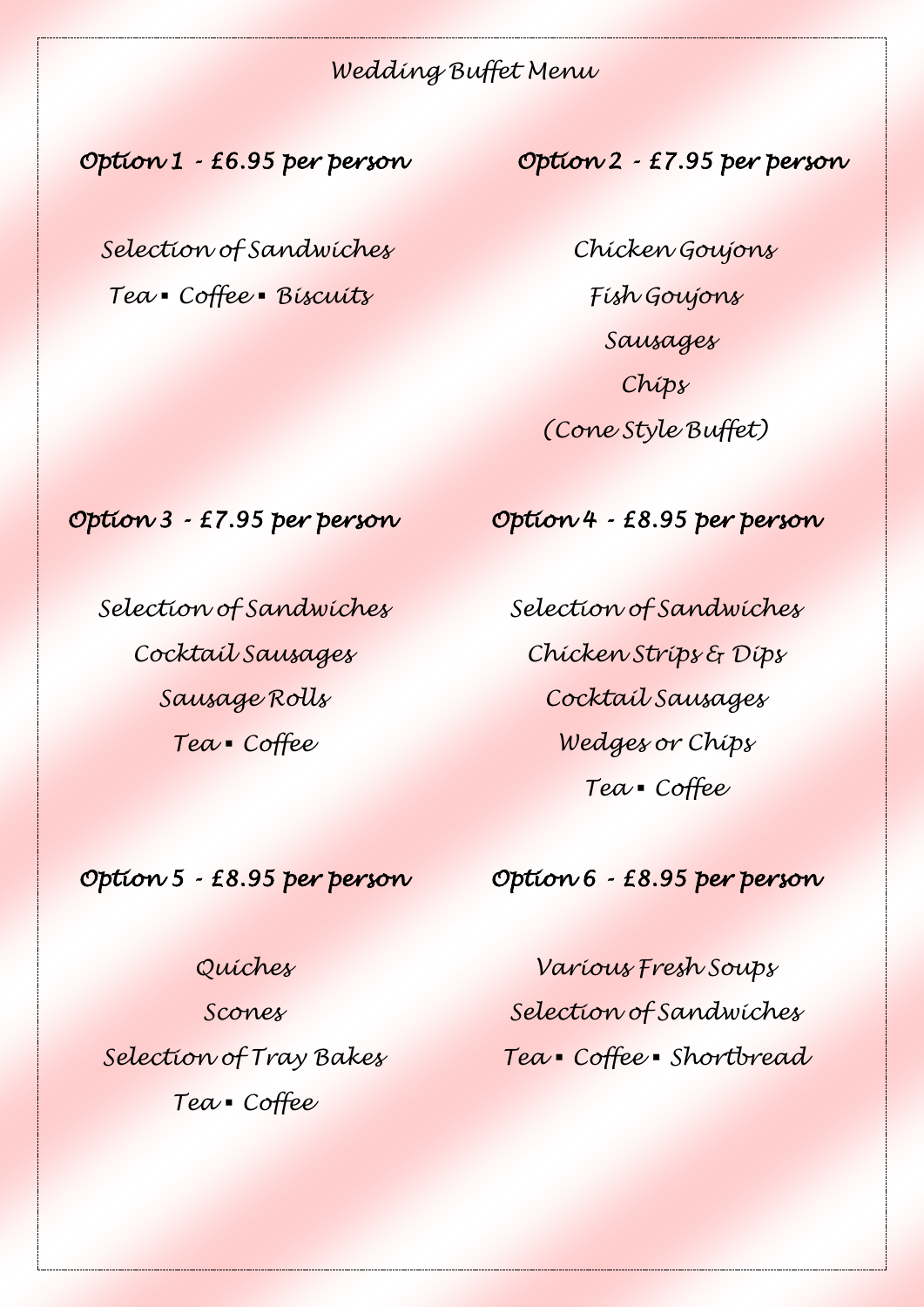#### *Option 7 - £9.95 per person*

*Selection of Open Sandwiches on Speciality Breads Salad Bowl Tea* ▪ *Coffee* ▪ *Short bread*

#### *Option 8 - £11.95 per person*

*Hot Buffet Choice of 4 dishes (eg: Chicken Curry, Beef Stroganoff etc) Baked Potatoes* ▪ *Rice* ▪ *Chips Garlic Bread* ▪ *Tossed Salad* 

*Option 9 - £11.95 per person* 

*Mini Toad in The Hole* ▪ *Cajun Chicken Skewers Savoury pastries Homemade Mini Desserts Tea* ▪ *Coffee* ▪ *Short Bread*

*Any of the options above may be added to at £2.95 per item, per person from the following choices:* 

*BBQ Ribs* ▪ *Chicken Goujons* ▪ *Fish Cakes* ▪ *Quiche* ▪ *Vol Au Vents Cajun Chicken Skewers* ▪ *Chorizo Bruschetta* 

*Savoury Pastries*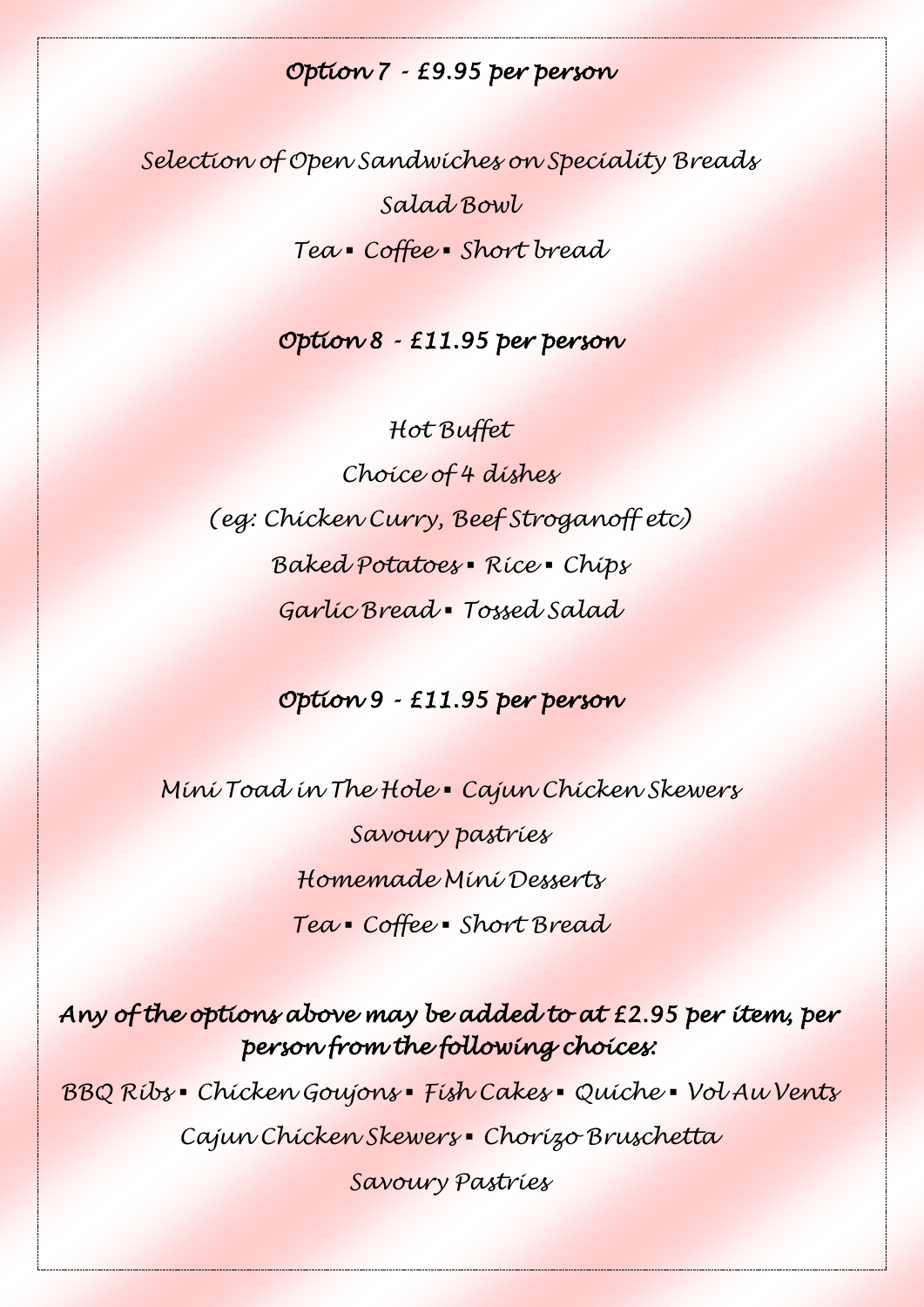## *Drinks*

*On Arrival you may want to offer your guests some beverages as well as entering the reception room for toasts.*

*Tea, Coffee & Shortbread £3.00pp*

*Prosecco £22.00 per bottle*

*House Wine available in Red, White & Rose £16.50 per bottle*

*Additional Wines are available on request*

*You will receive a membership card which is used simply as a top up card for drinks (soft & alcoholic), with this card you will receive up to 20% off drinks.*

*Scrabo Golf Club also offer 'Pay As You Pour' taking advantage of only paying for those who take a glass of Wine or Asti, the total is added up and settled using your membership card on the day.*

*Jugs of Water & Cordial are provided on each table free of charge.*

*\*Please Note- All Drink prices are subject to change with increase of products*

*Please do not hesitate in asking us for any other requirements.*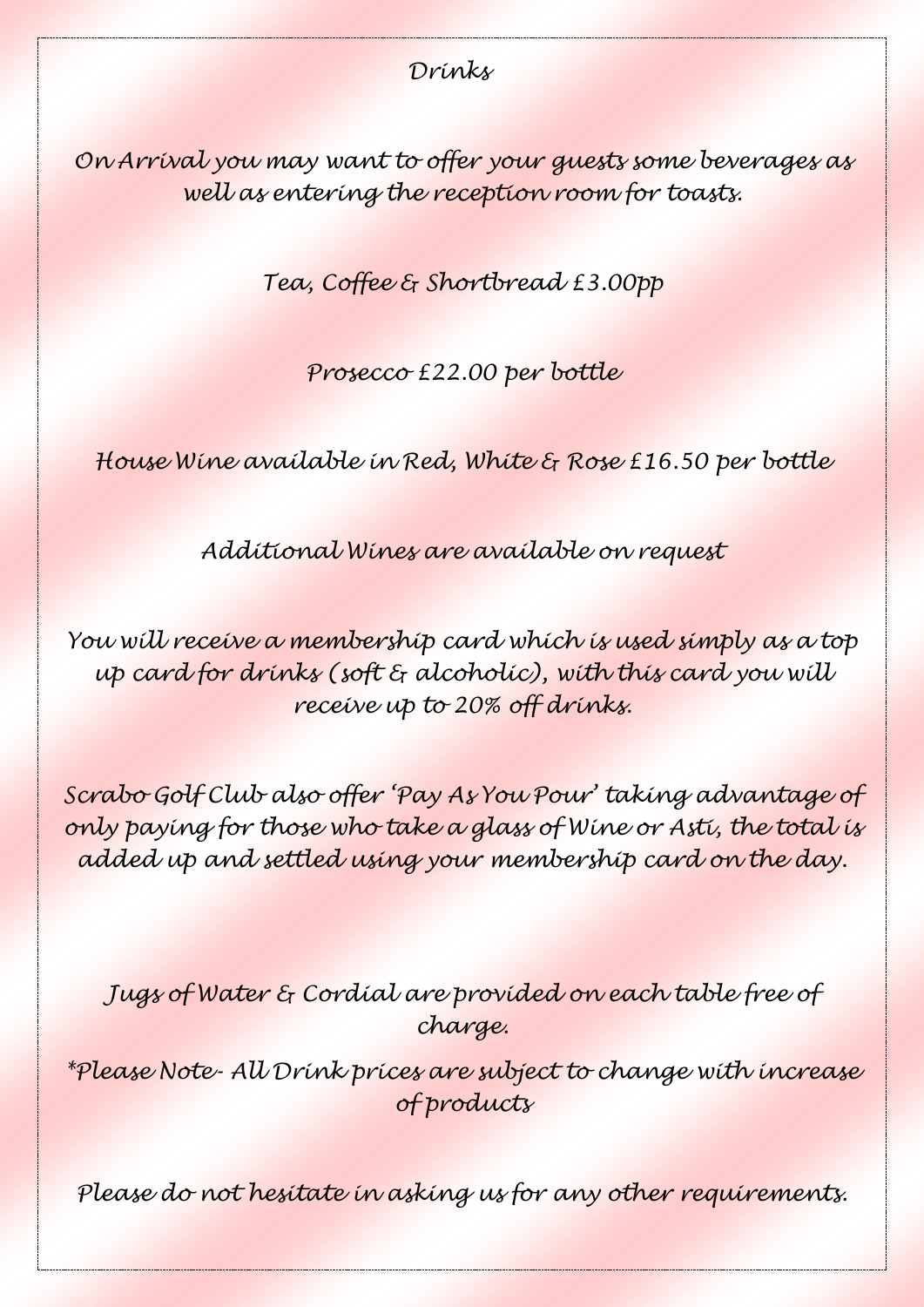# *Exquisite Events & Weddings Décor Company*

*Once you have booked your wedding at Scrabo Golf Club, Rebecca will meet with you and discuss the Wedding Packages available at Scrabo Golf Club to ensure you are satisfied with your needs.*

*We will discuss everything about your big day to ensure you are stress free while planning the wedding.*

*2023 Price List Ceremony Wall Draping £75.00 Full Room Draping & Fairy Lights £500.00 Chair Covers £2.25 Sashes £0.50*

*Chavari Chairs £2.75*



*Table Linen & Linen Napkins from £4.50 (available in White, Cream or Black) Tea Lights & Holders FREE Place Settings & Table Numbers from £0.50 Fairy Light Top Table Skirt £30.00*



*Cake Skirt £10.00 Table Plan from £25.00 Centre Pieces from £3.50 (A full list can be provided on request) Post Box £15.00 Candy Cart £60.00 LED Dancefloor £275.00 (subject to* 

*Light Up Letters & Photo Booth can be priced on request*

*availability)*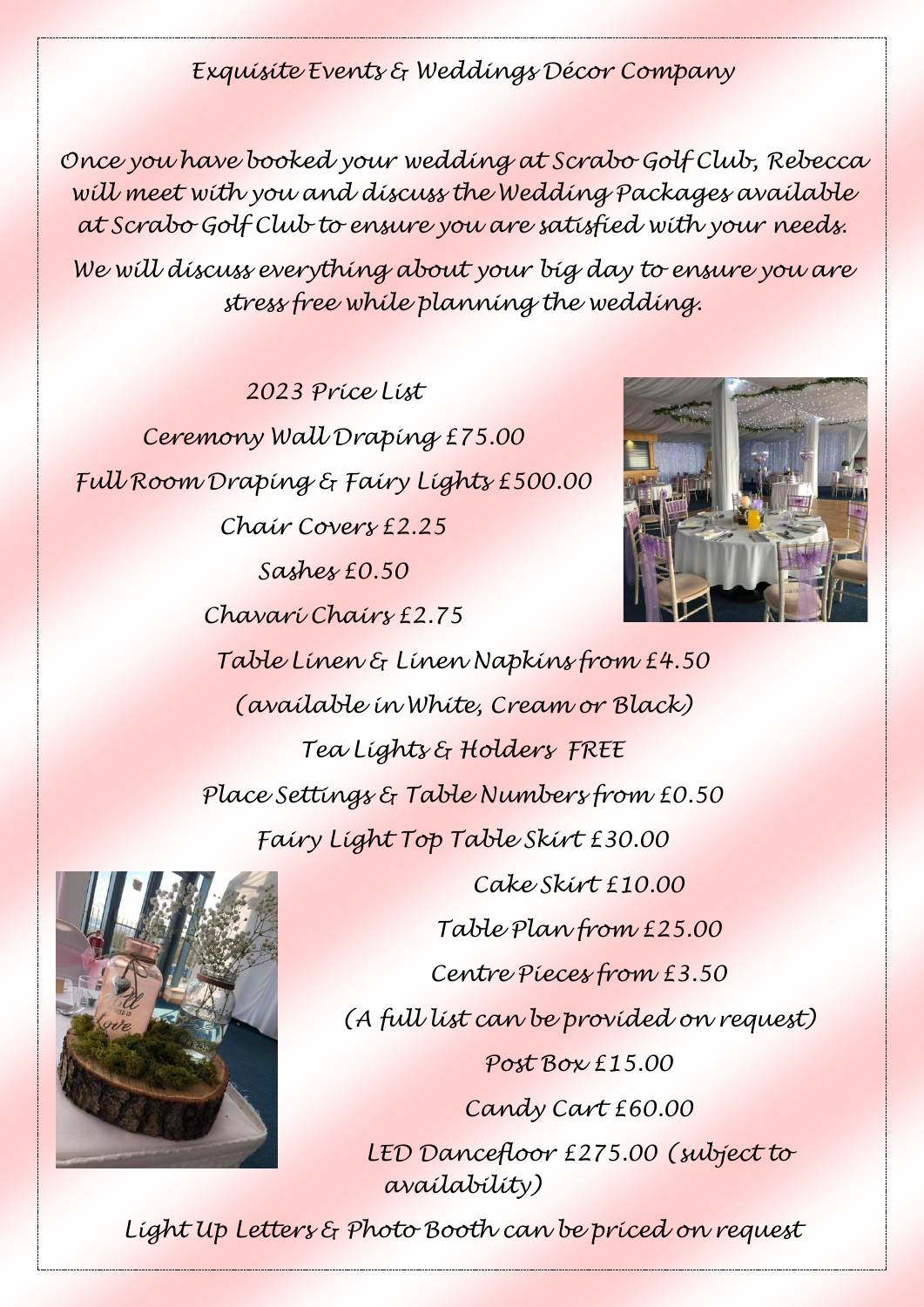







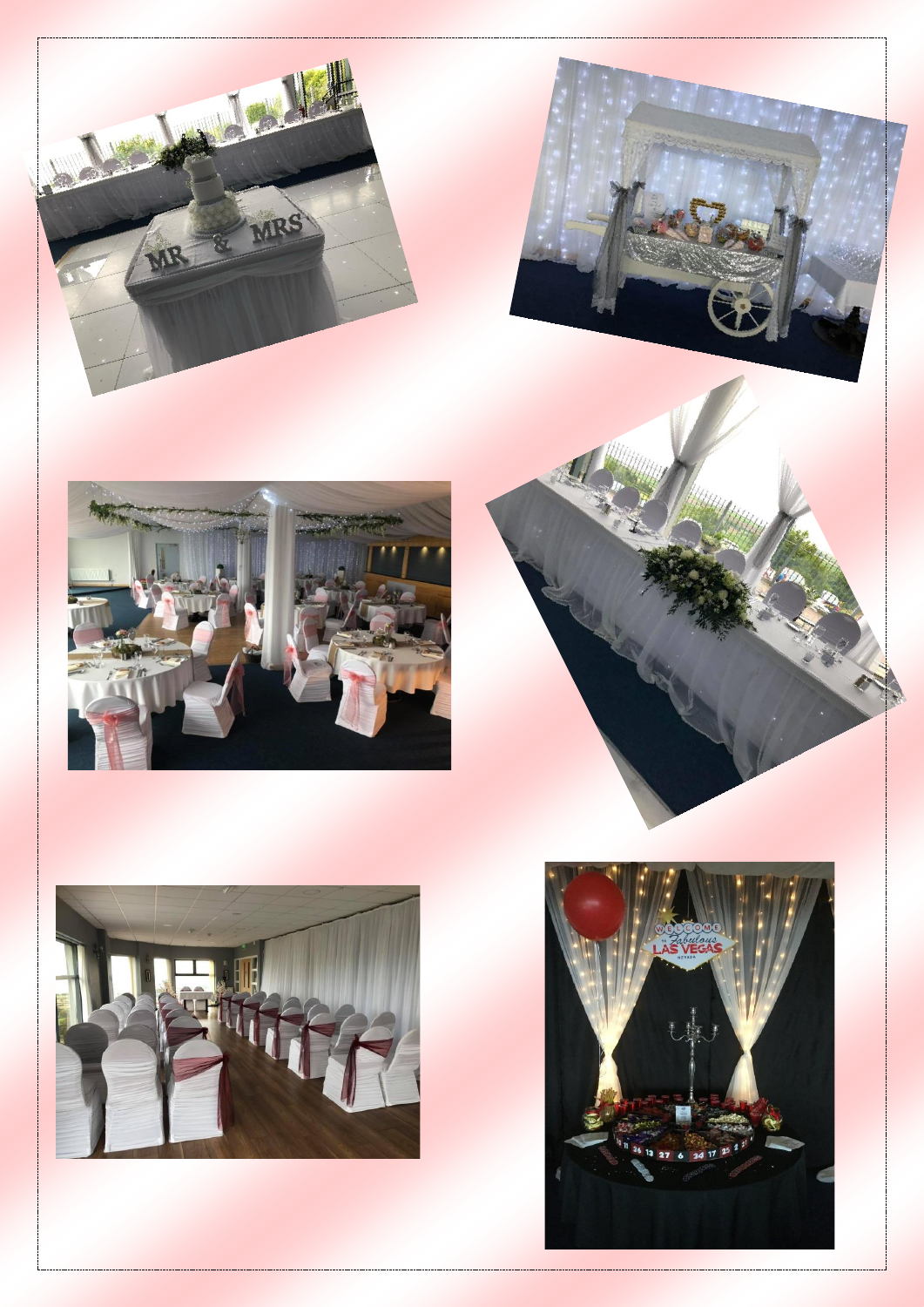



# *Please arrange your appointment as soon as possible. Rebecca McDonald 07809145555 exquisiteeventsandweddings@yahoo.com*

*Scrabo Golf Club, Eagles Nest & Exquisite Events & Weddings work alongside together to ensure you have the most amazing wedding day possible.*

If you would like to book your wedding with us simply fill in the *booking form attached & get in contact with us.*

*We look forward to meeting with you & planning your wedding day.*